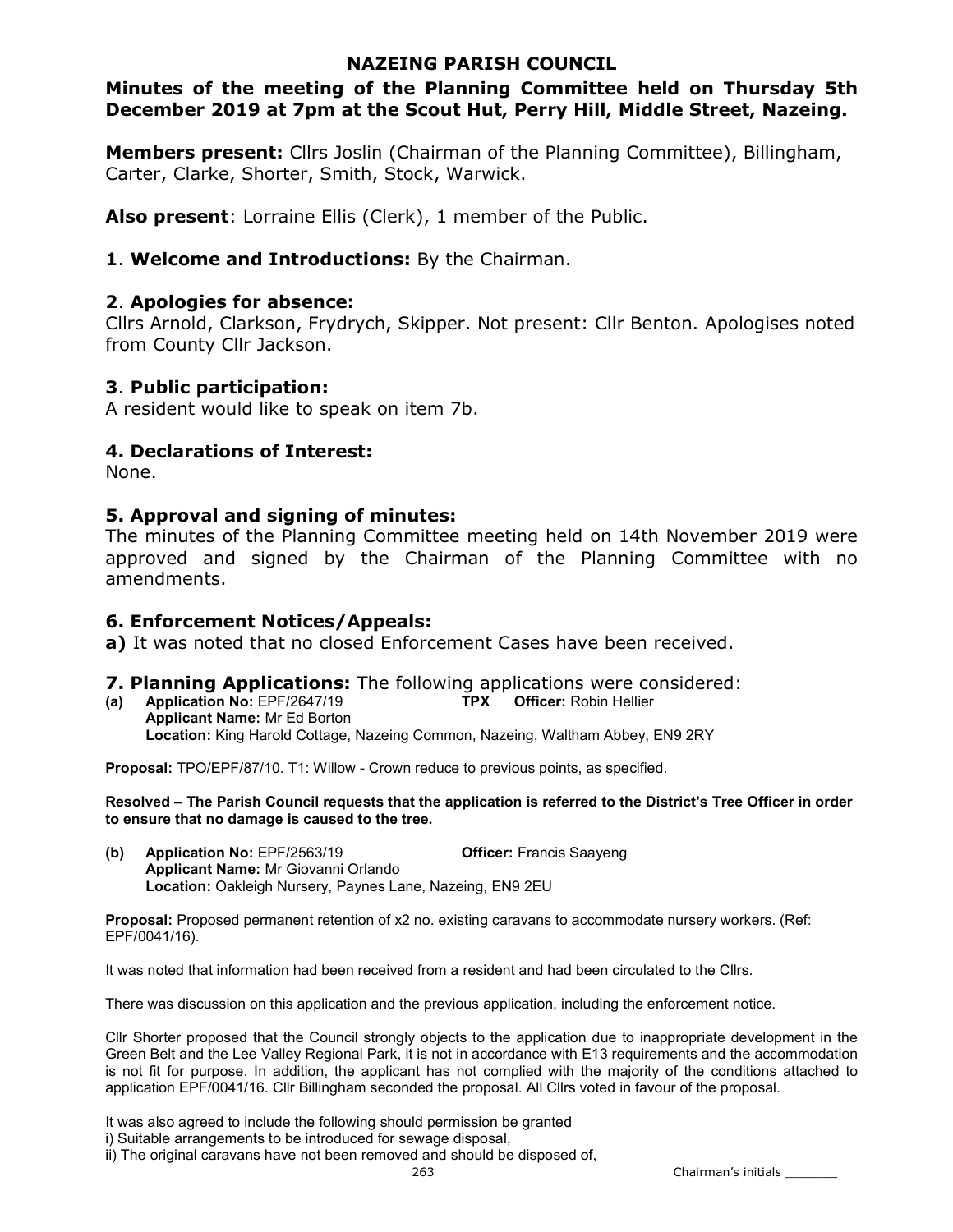iii) The caravans should not be so close to the boundary, as they overlook the neighbouring property.

Resolved – to strongly object to the application as

(i) It is an inappropriate development in the Green Belt contrary to EFDC local policy (GB2A - Development in the Green Belt).

(ii) It is inappropriate development in the Lee Valley Regional Park (Policy GB10 Lee Valley Regional Park).

(iii) It is not in accordance with E13 requirements.

(iv) The accommodation is not fit for purpose.

(v) The applicant has not complied with the majority of the conditions attached to application EPF/0041/16.

In the event that the application is referred to Committee, the Council would wish to attend the meeting and make representations.

If permission is granted, the Council would request that it should be subject to the following conditions i) Suitable arrangements to be introduced for sewage disposal,

ii) The original caravans have not been removed and should be disposed of,

iii) The caravans should not be so close to the boundary, as they overlook the neighbouring property (Policy DBE9 – Loss of Amenity).

(c) Application No: EPF/2562/19 Officer: Francis Saayeng Applicant Name: Mr Giovanni Orlando Location: Oakleigh Nursery, Paynes Lane, Nazeing, EN9 2EU

Proposal: Retention of existing caravan for agricultural office and business use only.

It was noted that neighbouring residents do not appear to have received any notification from the District Council regarding this application. Cllr Billingham advised that the Planning Officer confirmed that, in error, no neighbours had been consulted. He apologised for this and confirmed the relevant neighbours will be written and given a further 21 days to respond.

Resolved – to strongly object to the application as

(i) It is an inappropriate development in the Green Belt contrary to EFDC local policy (GB2A - Development in the Green Belt).

(ii) It is inappropriate development in the Lee Valley Regional Park (Policy GB10 Lee Valley Regional Park).

(iii) It is not in accordance with E13 requirements.

(iv) The accommodation is not fit for purpose.

In the event that the application is referred to Committee, the Council would wish to attend the meeting and make representations.

If permission is granted, the Council would request that it should be subject to the following conditions i) Suitable arrangements to be introduced for sewage disposal,

ii) The original caravans have not been removed and should be disposed of,

iii) The caravan should not be so close to the boundary, as it overlooks the neighbouring property (Policy DBE9 – Loss of Amenity).

This is provided for information only, EFDC do not normally accept comments on this application.

(d) Application No: EPF/2243/19 DRC Officer: Sophie Ward Bennett

Applicant Name: Mr Kevin Ellerbeck Location: Former Total Service Station, Nazeing Road, Nazeing, Essex, EN9

Proposal: Application for approval of details reserved by condition 9 'Validation report for remediation' on planning application EPF/0303/13 (Demolition of the existing service station and construction of 6 x 2-bed houses, with associated amenity space, off-street parking, landscaping and new vehicular access).

#### Resolved – no comment.

This is provided for information only, EFDC cannot accept comments on this application.

(e) Application No: EPF/2675/19 TPX Officer: Julie Cottrell Applicant Name: Mr Steve Venables Location: South Cottage, Betts Lane, Nazeing, Waltham Abbey, EN9 2DN